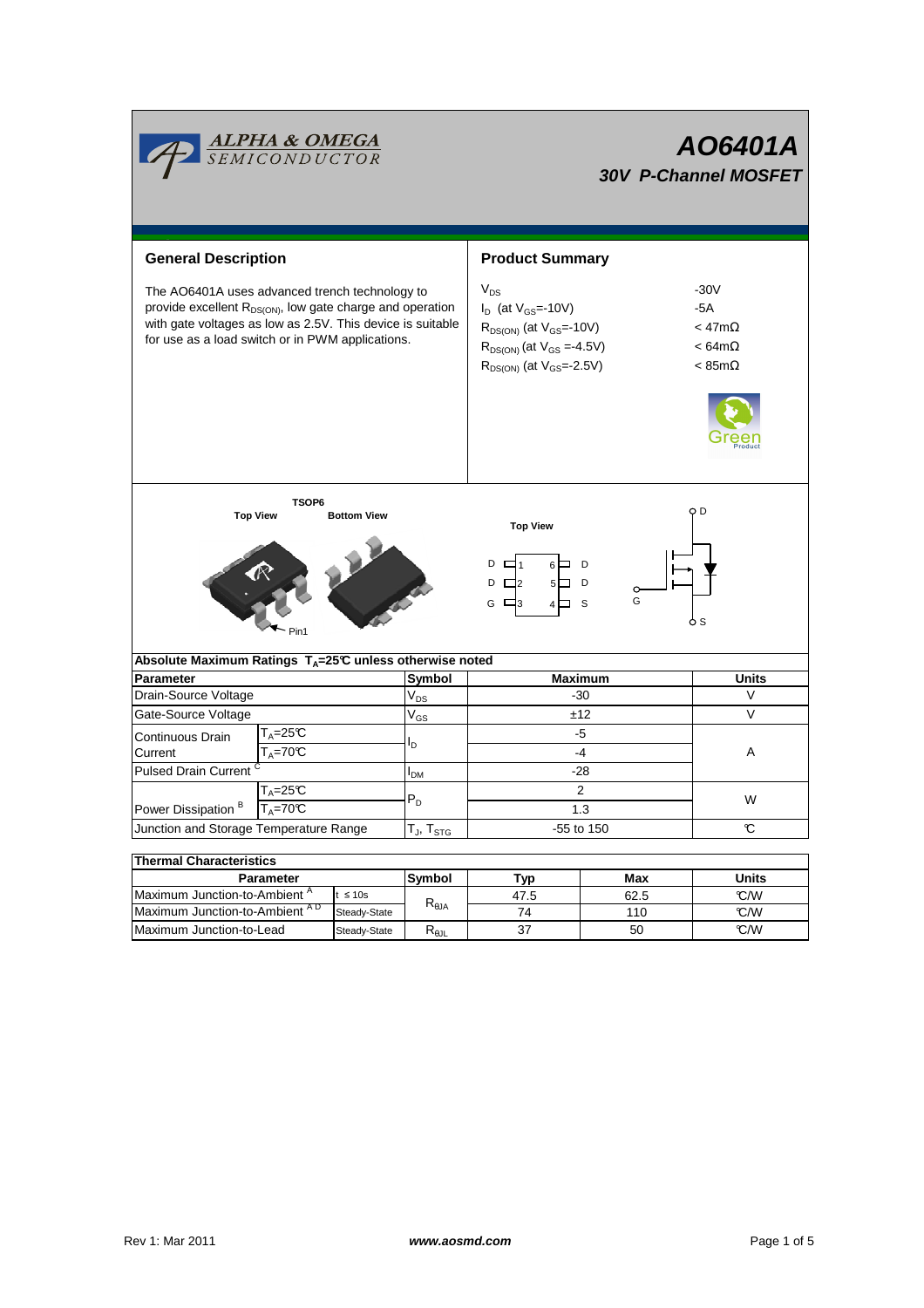

#### **Electrical Characteristics (TJ=25°C unless otherwise noted)**

| <b>Symbol</b>              | Parameter                                                 | <b>Conditions</b>                                                          | Min    | <b>Typ</b> | <b>Max</b> | <b>Units</b> |  |  |  |
|----------------------------|-----------------------------------------------------------|----------------------------------------------------------------------------|--------|------------|------------|--------------|--|--|--|
| <b>STATIC PARAMETERS</b>   |                                                           |                                                                            |        |            |            |              |  |  |  |
| <b>BV<sub>DSS</sub></b>    | Drain-Source Breakdown Voltage                            | $I_{D} = -250 \mu A$ , $V_{GS} = 0V$                                       | $-30$  |            |            | $\vee$       |  |  |  |
|                            | Zero Gate Voltage Drain Current                           | $V_{DS}$ =-30V, $V_{GS}$ =0V                                               |        |            | $-1$       | μA           |  |  |  |
| $I_{DSS}$                  |                                                           | $T_{\rm J}$ =55 $C$                                                        |        |            | -5         |              |  |  |  |
| $I_{GSS}$                  | Gate-Body leakage current                                 | $V_{DS} = 0V$ , $V_{GS} = \pm 12V$                                         |        |            | ±100       | nA           |  |  |  |
| $V_{GS(th)}$               | Gate Threshold Voltage                                    | $V_{DS} = V_{GS} I_D = -250 \mu A$                                         | $-0.5$ | $-0.9$     | $-1.3$     | $\vee$       |  |  |  |
| $I_{D(ON)}$                | On state drain current                                    | $\overline{V_{GS}}$ =-10 $\overline{V}$ , $V_{DS}$ =-5 $V$                 | $-28$  |            |            | A            |  |  |  |
| $R_{DS(ON)}$               | Static Drain-Source On-Resistance                         | $V_{GS}$ =-10V, $I_{D}$ =-5A                                               |        | 39         | 47         | $m\Omega$    |  |  |  |
|                            |                                                           | $T_{\parallel} = 125$ °C                                                   |        | 60         | 74         |              |  |  |  |
|                            |                                                           | $V_{GS} = -4.5V$ , $I_D = -4A$                                             |        | 45         | 64         | $m\Omega$    |  |  |  |
|                            |                                                           | V <sub>GS</sub> =-2.5V, I <sub>D</sub> =-1A                                |        | 59         | 85         | $m\Omega$    |  |  |  |
| $g_{FS}$                   | <b>Forward Transconductance</b>                           | $V_{DS}$ =-5V, $I_D$ =-5A                                                  |        | 18         |            | S            |  |  |  |
| $V_{SD}$                   | Diode Forward Voltage                                     | $IS=-1A, VGS=0V$                                                           |        | $-0.7$     | $-1$       | $\vee$       |  |  |  |
| l <sub>s</sub>             | Maximum Body-Diode Continuous Current                     |                                                                            |        | $-2.5$     | Α          |              |  |  |  |
|                            | <b>DYNAMIC PARAMETERS</b>                                 |                                                                            |        |            |            |              |  |  |  |
| $C_{\text{iss}}$           | Input Capacitance                                         |                                                                            |        | 645        | 780        | pF           |  |  |  |
| $C_{\rm oss}$              | Output Capacitance                                        | V <sub>GS</sub> =0V, V <sub>DS</sub> =-15V, f=1MHz                         |        | 80         |            | pF           |  |  |  |
| $C_{\rm rss}$              | Reverse Transfer Capacitance                              |                                                                            |        | 55         | 80         | pF           |  |  |  |
| $\mathsf{R}_{\mathsf{g}}$  | Gate resistance                                           | V <sub>GS</sub> =0V, V <sub>DS</sub> =0V, f=1MHz                           | 4      | 7.8        | 12         | Ω            |  |  |  |
|                            | <b>SWITCHING PARAMETERS</b>                               |                                                                            |        |            |            |              |  |  |  |
| $Q_q(10V)$                 | <b>Total Gate Charge</b>                                  |                                                                            |        | 14         | 17         | nС           |  |  |  |
| $Q_q(4.5V)$                | <b>Total Gate Charge</b>                                  | $V_{GS}$ =-10V, $V_{DS}$ =-15V, $I_{D}$ =-5A                               |        | 7          | 8.5        | nС           |  |  |  |
| $\mathsf{Q}_{\text{gs}}$   | Gate Source Charge                                        |                                                                            |        | 1.5        |            | nC           |  |  |  |
| $Q_{gd}$                   | Gate Drain Charge                                         |                                                                            |        | 2.5        |            | nС           |  |  |  |
| $t_{D(on)}$                | Turn-On DelayTime                                         |                                                                            |        | 6.5        |            | ns           |  |  |  |
| $t_r$                      | Turn-On Rise Time                                         | $V_{\text{GS}}$ =-10V, $V_{\text{DS}}$ =-15V, R <sub>1</sub> =3 $\Omega$ , |        | 3.5        |            | ns           |  |  |  |
| $t_{D(off)}$               | Turn-Off DelayTime                                        | $R_{\text{GEN}} = 3\Omega$                                                 |        | 41         |            | ns           |  |  |  |
| $t_f$                      | Turn-Off Fall Time                                        |                                                                            |        | 9          |            | ns           |  |  |  |
| $\mathfrak{t}_{\text{rr}}$ | Body Diode Reverse Recovery Time                          | $I_F = -5A$ , dl/dt=100A/ $\mu$ s                                          |        | 11         | 13.5       | ns           |  |  |  |
| $Q_{rr}$                   | Body Diode Reverse Recovery Charge IIF=-5A, dl/dt=100A/us |                                                                            |        | 3.5        |            | nC           |  |  |  |

A. The value of R<sub>θJA</sub> is measured with the device mounted on 1in<sup>2</sup> FR-4 board with 2oz. Copper, in a still air environment with T<sub>A</sub> =25℃. The value in any given application depends on the user's specific board design.

B. The power dissipation P<sub>D</sub> is based on T<sub>J(MAX)</sub>=150°C, using  $\leq 10$ s junction-to-ambient thermal resistance.

C. Repetitive rating, pulse width limited by junction temperature  $T_{J(MAX)}$ =150°C. Ratings are based on low frequency and duty cycles to keep  $initialT = 25^{\circ}C$ .

D. The  $R_{\theta JA}$  is the sum of the thermal impedance from junction to lead  $R_{\theta JL}$  and lead to ambient.

E. The static characteristics in Figures 1 to 6 are obtained using <300µs pulses, duty cycle 0.5% max.

F. These curves are based on the junction-to-ambient thermal impedance which is measured with the device mounted on 1in<sup>2</sup> FR-4 board with 2oz. Copper, assuming a maximum junction temperature of  $T_{J(MAX)}$ =150°C. The SOA curve provides a single pulse ratin g.

THIS PRODUCT HAS BEEN DESIGNED AND QUALIFIED FOR THE CONSUMER MARKET. APPLICATIONS OR USES AS CRITICAL COMPONENTS IN LIFE SUPPORT DEVICES OR SYSTEMS ARE NOT AUTHORIZED. AOS DOES NOT ASSUME ANY LIABILITY ARISING OUT OF SUCH APPLICATIONS OR USES OF ITS PRODUCTS. AOS RESERVES THE RIGHT TO IMPROVE PRODUCT DESIGN, FUNCTIONS AND RELIABILITY WITHOUT NOTICE.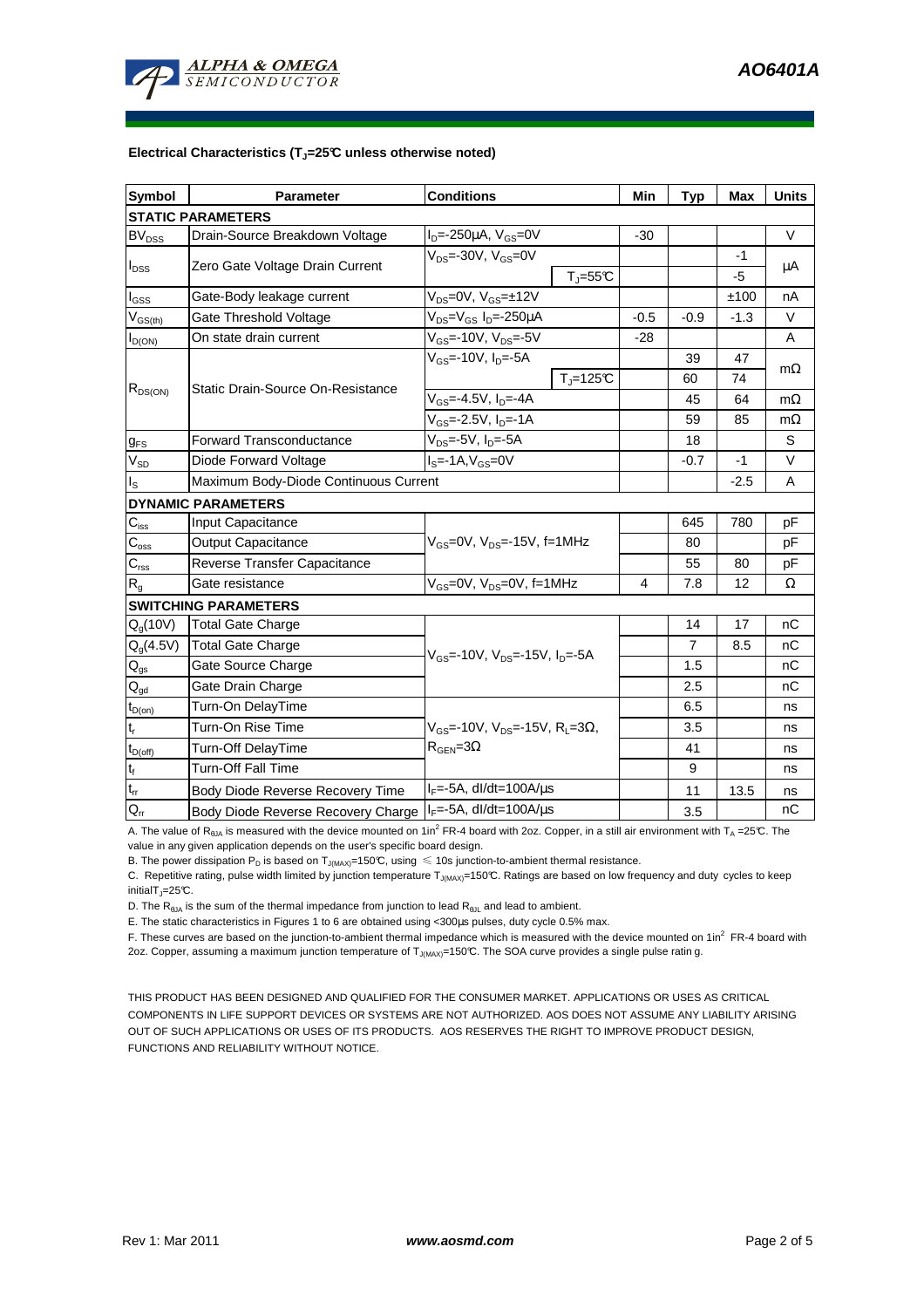

## **TYPICAL ELECTRICAL AND THERMAL CHARACTERISTICS**

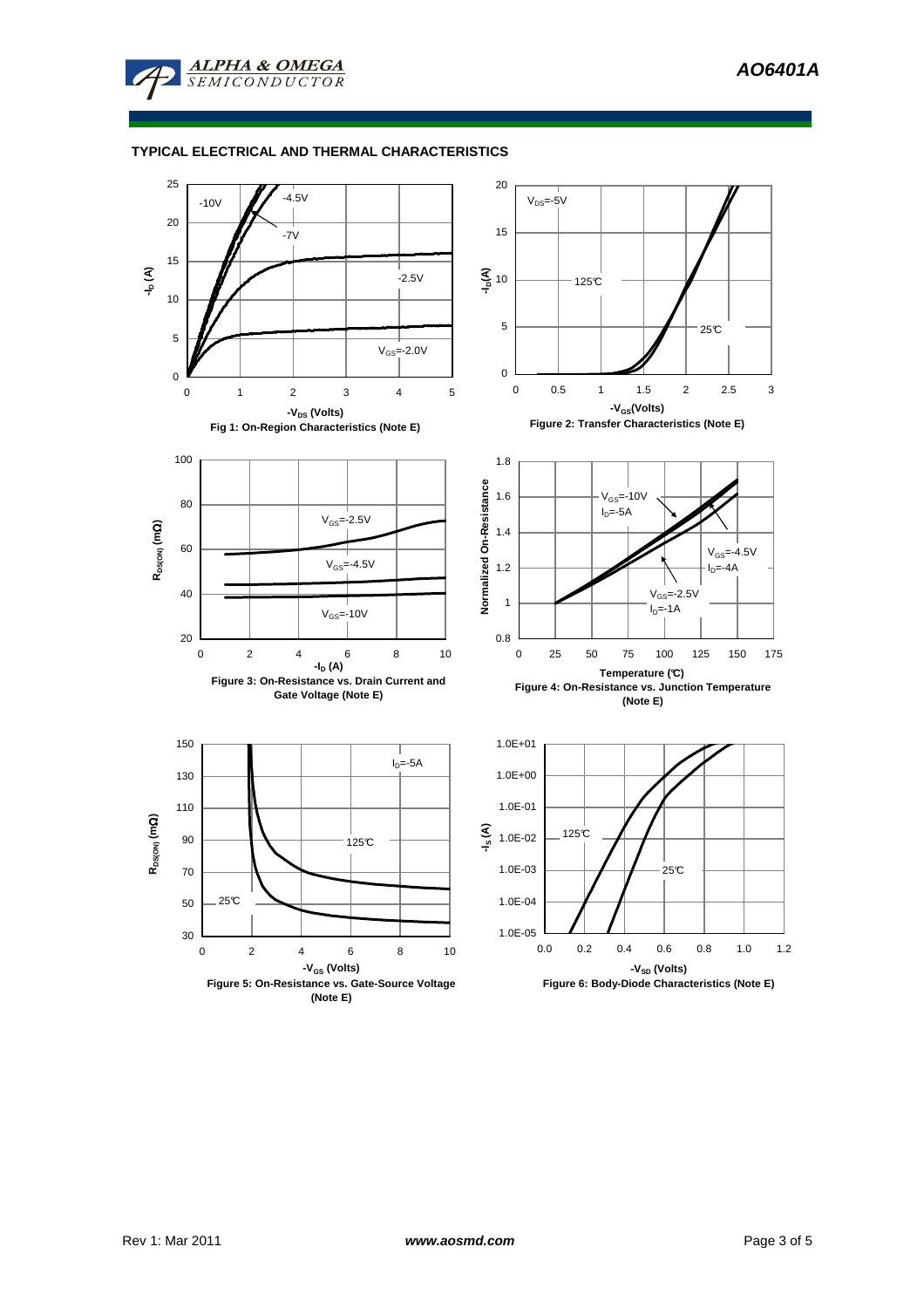



## **TYPICAL ELECTRICAL AND THERMAL CHARACTERISTICS**